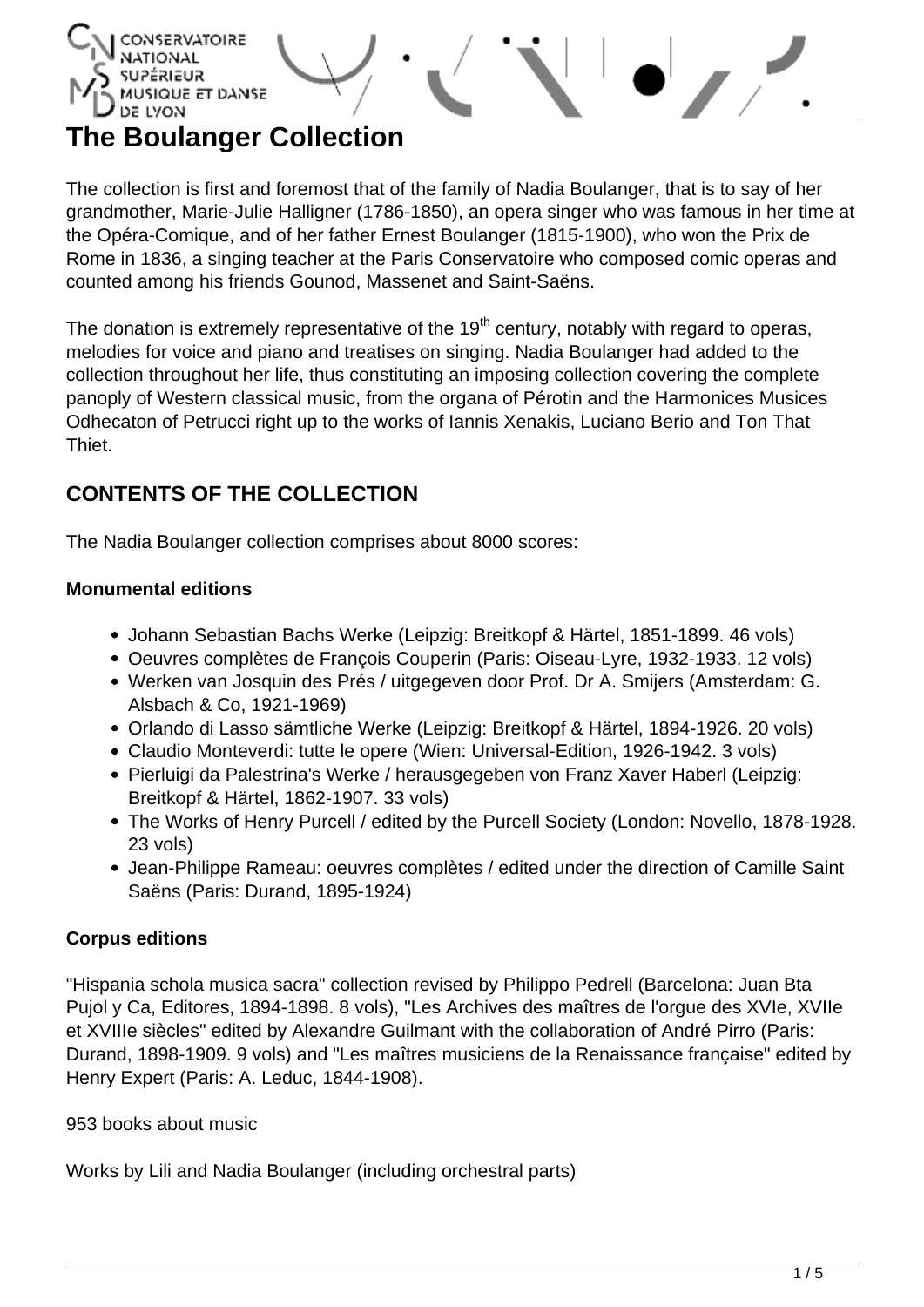CONSERVATOIRE **ÉRIEUR** MUSIQUE ET DANSE DE LYON

114 manuscripts of pupils of Nadia Boulanger have been found (notably Jean Françaix and Marcelle de Manziarly for the French school, David Barlow and Edwin Roxburgh for the British school, Robert Russell Bennett and Walter Piston for the American school and Bernadetta Matuszczak, Krzystof Meyer and Zygmunt Mycielski for the Polish school).

# **DIGITISATION oF MONUMENTAL EDITIONS**

Following an invitation in 2006 by the Ministry of Culture and Communication to submit projects, the media resources centre is now in the course of digitising part of the Nadia Boulanger collection. The principal monumental editions have already been digitised with a view not only to improving the conservation of the original documents but to facilitating their dissemination and exploitation by musicians and research workers.

The digitised scores are accessible to all, either via the catalogue or the digital database.

# **The digitised collection**

- Johannes Sebastian Bachs Werke. Leipzig: Breitkopf & Härtel. [1851-1896]. 59 volumes
- Œuvres complètes de François Couperin. Paris: L'Oiseau Lyre. [1932-1933]. 12 volumes.
- Orlando di Lass : Sämmtliche Werke. Leipzig: Breitkopf und Härtel, 1932. 19 volumes.
- Pierluigi da Palestrinas Werke. Leipzig: Breitkopf und Härtel, 1932. 29 volumes.
- Musica religiosa di Claudio Monteverdi. G. Francesco Malipiero, scientific edition. Asolo: Universal Edition [1926-1932]. 16 volumes.
- The Works of Henry Purcell. Catalogue of Nadia Boulanger.
- The Works of Henry Purcell. London: Novello & Co. [1878-1928]. 26 volumes.
- Jean-Philippe Rameau: Œuvres complètes. Paris: Durand et Fils. [1895-1924] 17 volumes.
- Extraits des maîtres musiciens de la Renaissance. Edited by Henry Expert. Paris: Editions Maurice Senart, undated.
- La Fleur des Musiciens de P. de Ronsard: Sonnets, Odes et Chansons à quatre voix, suivis de diverses pièces à voix seule et de deux dialogues à huit. Collected by Henry Expert. Paris: Cité des Livres, 1923.
- Florilège du concert vocal de la Renaissance. Edited by Henry Expert. Paris: Cité des Livres, 1928.
- Répertoire de la Société des Concerts du Conservatoire de Paris: Extrait des Maîtres musiciens de la Renaissance française. Edited by Henry Expert. Paris: Alphonse Leduc, 1905.
- Répertoire populaire de la musique française. Edited by Henry Expert. Paris: Editions Maurice Senart, undated.
- Monuments de la musique française au temps de la Renaissance. Edited by Henry Expert. Paris: Editions Maurice Senart. [1924-1929]. 9 volumes.
- Les Maîtres musiciens de la Renaissance française. Edited by Henry Expert. Paris: Alphonse Leduc. [1894-1900]. 25 volumes.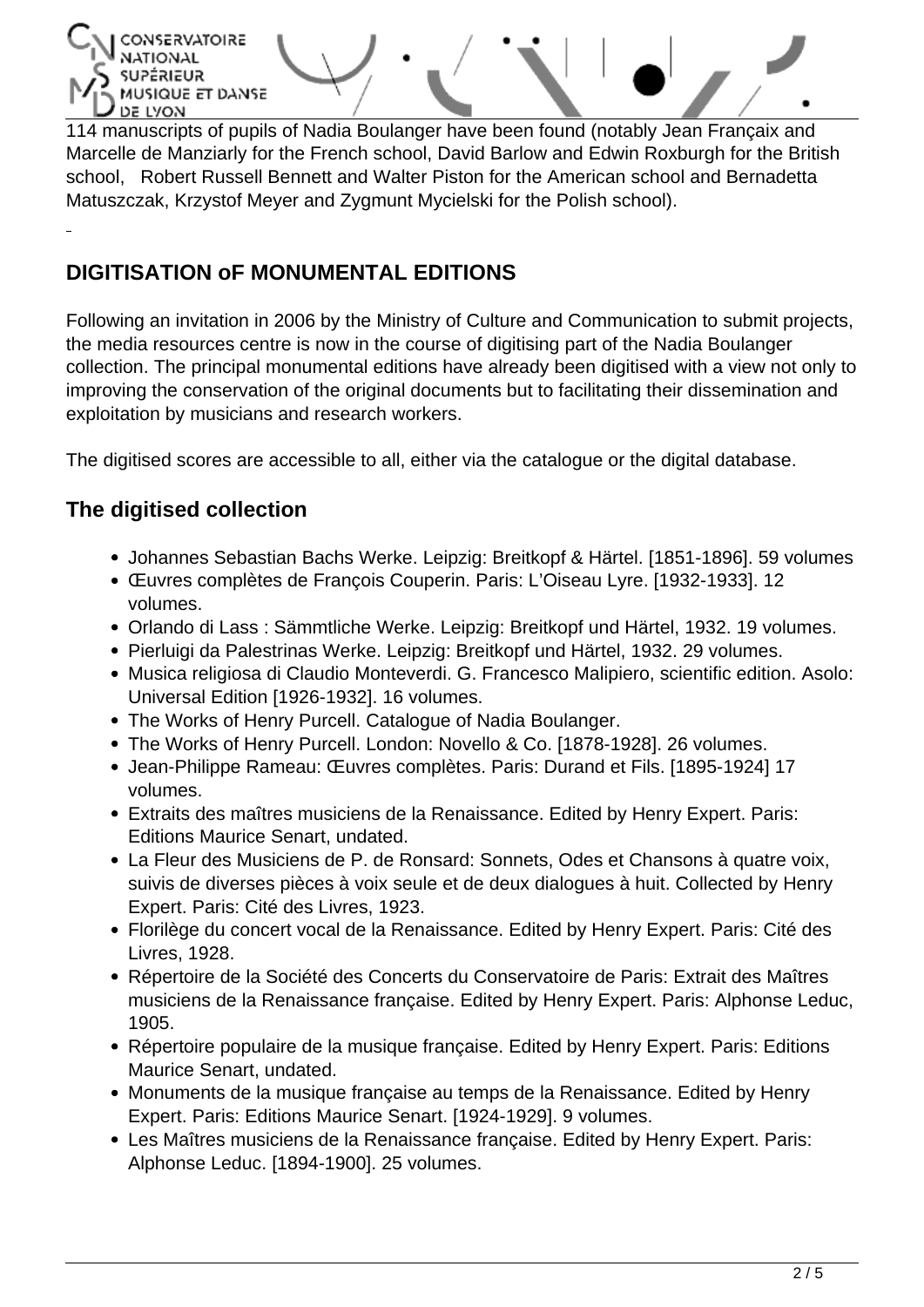

Tudor Church Music. London: Oxford University Press. [1922-1929]. 10 volumes.

# **OTHER Nadia Boulanger COLLECTIONS**

#### **The BN (Bibliothèque nationale) - Opale Plus catalogue and the collections of the Department of Music at the French National Library**

#### <http://www.bnf.fr>

"After the death of Nadia Boulanger in October 1979, Annette Dieudonné, the executor of her will, donated the documents and objects from the apartment in the rue Ballu to several different institutions. The Lili and Nadia Boulanger Foundation, the Library of the University of Harvard, the Polish Library of Paris, the Musée de la Musique, the Library of the Lyon Conservatoire National Supérieur de Musique and the French National Library (Bibliothèque Nationale) were some of the beneficiaries.

This great musician, who was a composer, a conductor and a teacher, owned a quite exceptional library. A large part of her French music and research library now forms the core of the library at the Lyon Conservatoire National Supérieur Musique et Danse. A considerable number of valuable documents, 1,745 in all, were added to the collections of the Music Department of the French National Library in 1980. As well as books and periodicals concerning music, there is printed music from abroad, with a remarkable collection of works by Stravinsky's but also Paul Hindemith and editions of French music that are mostly unique copies because they have been annotated and/or signed with a personal dedication. Perhaps the most interesting are the many original manuscripts, notably those of her sister Lili Boulanger and various composers such as Fauré, Jean Françaix, Raoul Pugno, Poulenc, Roger-Ducasse, Lutos?awsky, Stravinsky, and so on.

The collection of original manuscript copies of correspondence testifies to her wide circle of acquaintances and her faithful friendships. The sixty-nine volumes reflect the musical world of almost a century, with some particularly noteworthy items such as letters from Roger-Ducasse and Stravinsky. We also have some of her more personal documents: family letters, her own and Lili's diaries, various notebooks, lists of pupils and even books of accounts, which are often striking and moving reflections of this astonishing person. But there is one suitcase that we will not be allowed to open until December 2011. Perhaps its contents will finally reveal to us the secret of this austere and reserved woman."

### **By Elisabeth Villatte, Director of the Music Department of the French National Library (9th January 2003)**

#### **The BN (Bibliothèque nationale) - Opale Plus catalogue and the collections of the Audio-Visual Department of the French National Library**

This collection, which was acquired by the Audio-Visual Department in 1981, reflects the many different facets of this accomplished musician, who kept her own recordings, which illustrate her activity as a performer and a musicologist. It also includes a large number of recordings of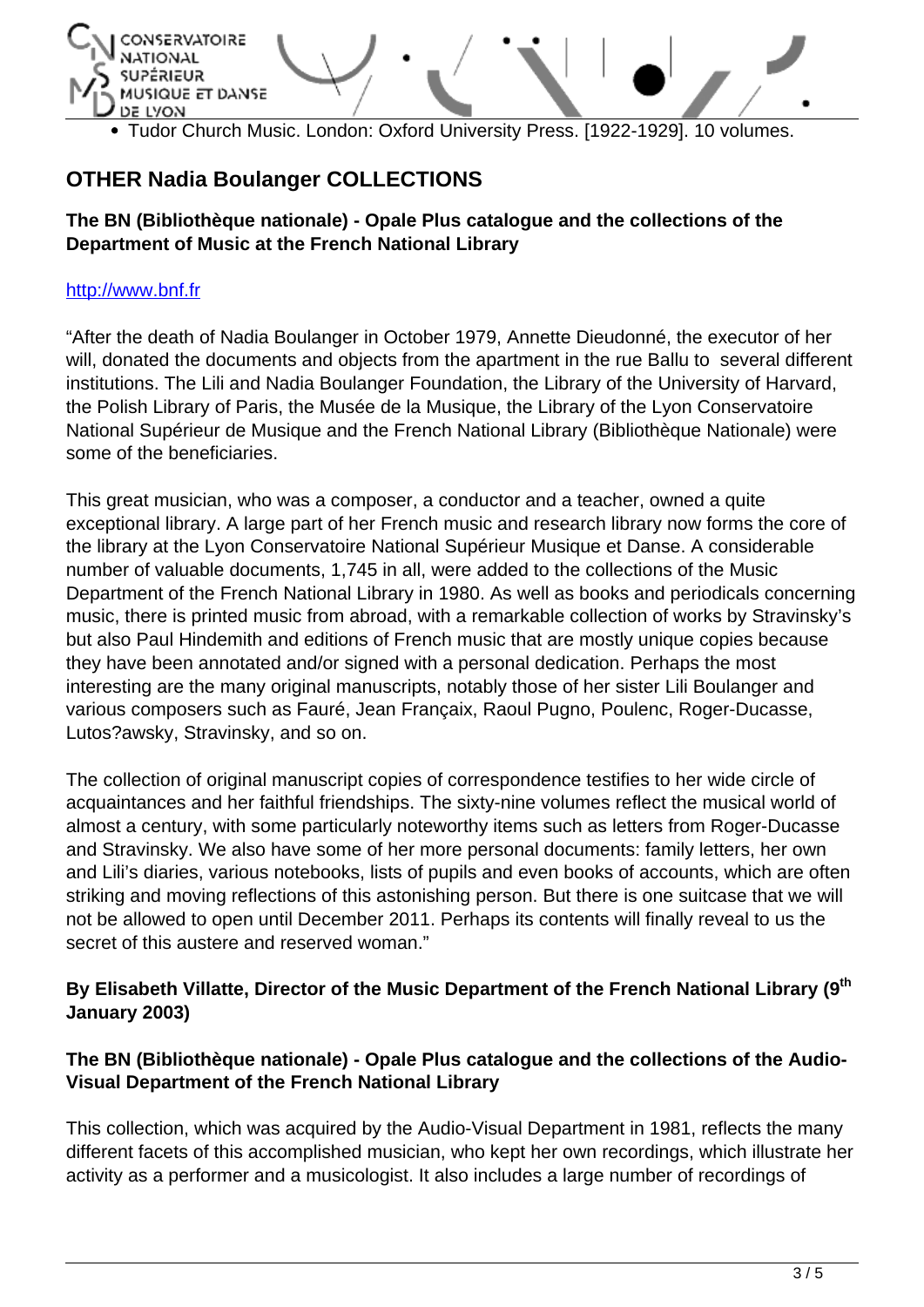אובּטא SIQUE ET DANSE DE LYON

works composed by her friends (Igor Stravinsky, Darius Milhaud, and others) and her students of composition (Aaron Copland) and of piano (Dinu Lipatti).

The published recordings consist of about 200 78 rpm records and 650 long-playing records. The collection of 78s also includes some test recordings that preceded recordings not always subsequently released, for example J.S. Bach's Cantata BWV 4 recorded on six one-sided gramophone records.

80 tape-recordings complete the collection. They are mainly unreleased recordings of concerts given under the direction of Nadia Boulanger, either at the residence of the Princesse de Polignac, at Fontainebleau or abroad. Most of the works performed are by her sister, her students (Walter Piston) and her composer friends. One of the recordings is of Poulenc's "Litanies à la Vierge noire" under the direction of Nadia Boulanger. There are also radio and television interviews and recordings of the concerts given in memory of Lili Boulanger on the 50th anniversary of her death and the concert organised by the Principality of Monaco on the occasion of Nadia Boulanger's ninetieth birthday.

### **Bruno Sebald, French National Library Audio-Visual Department - Early Documents Section.**

### **International Nadia and Lili Boulanger Centre**

#### <http://www.cnlb.fr>

"The International Nadia et Lili Boulanger Centre is a registered charity recently created by the merger of the Association of the Friends Nadia and Lili Boulanger and the International Nadia and Lili Boulanger Foundation, dating respectively from 1965 and 1983. The centre acts as executors of the estates of the two sisters and aims to perpetuate their memory by endeavouring to disseminate their works and archives as widely as possible."

### **American Music Research Center, University of Colorado at Boulder**

#### <http://www.nadiaboulanger.org/>

The American Music Research Center of the University of Colorado at Boulder organised a symposium in memory of Nadia Boulanger from  $7<sup>th</sup>$  to  $9<sup>th</sup>$  October 2004 to mark the 25th anniversary of her death. The symposium was the first stage of a project to create a specialised collection of documents concerning Nadia Boulanger and her extraordinary contribution to the development of American music.

### **Eda Kuhn Loeb Music Library – Isham Memorial Library, Harvard University**

#### [https://hcl.harvard.edu/libraries/](https://hcl.harvard.edu/libraries/loebmusic/isham/guides/boulanger.html)

The Isham Memorial Library is specialised library within the Eda Kuhn Loeb Music Library at Harvard. The collections kept at the Isham Memorial Library include microform and facsimile documents, rare books, manuscripts and theses in music from the University of Harvard. The